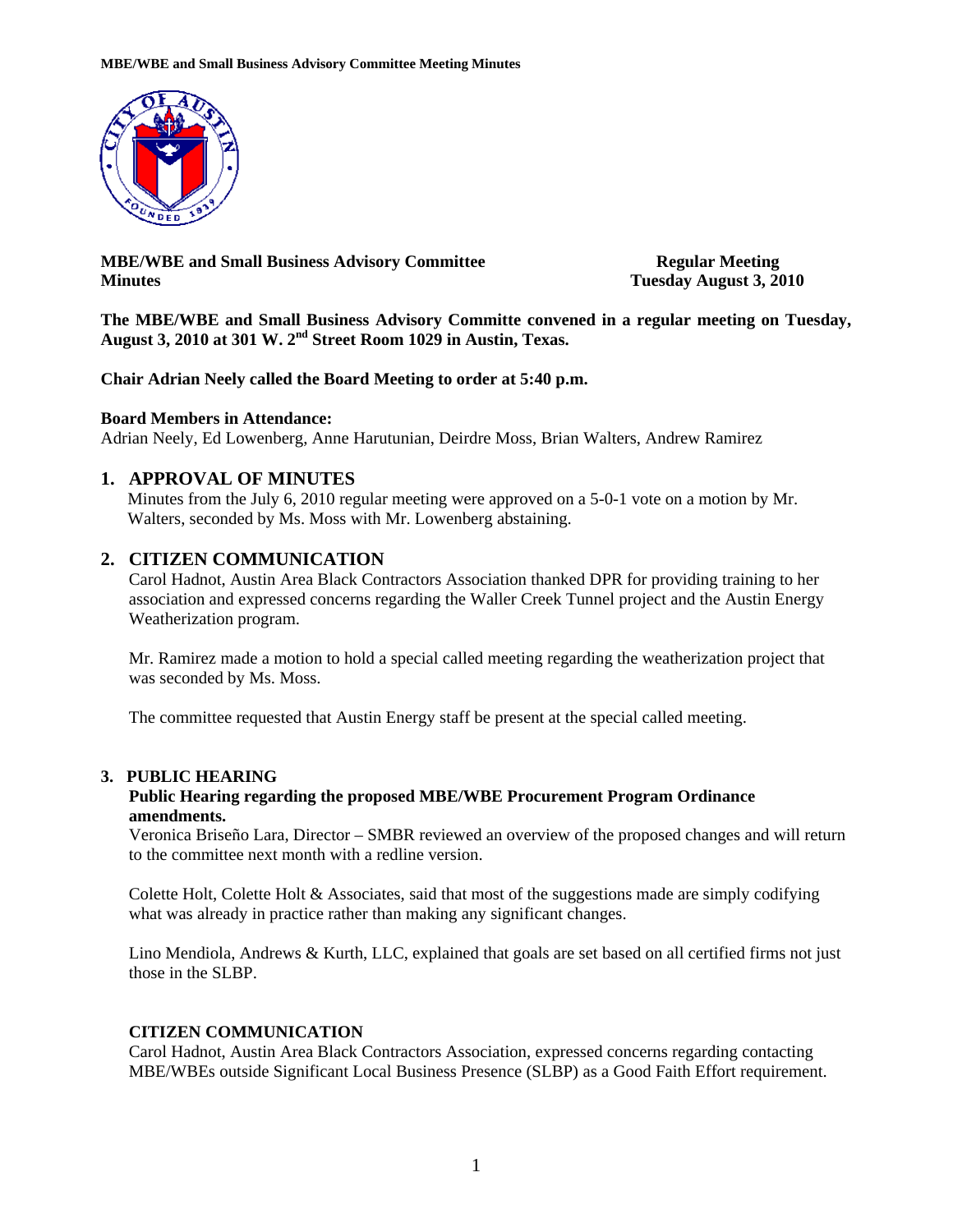Laura Cullen, Austin Lumber Company and a member of the National Association of Women in Construction, would like to see more substance in the ordinance and suggested the formation of a task force.

Alayne Johnson, Austin Area Black Contractors Association, is not in support of going outside SLBP and requested the phrase "seeking guidance from SMBR" in ordinance be defined.

# **4. NEW BUSINESS**

For discussion and possible action on recommendations to City Council (2-1-163(B))

**a. Overview on the appeal process for compliance of the MBE/WBE Procurement Program. (HANDOUT)** 

Byron Johnson, Purchasing Officer - Purchasing Office and Mike Trimble, Director – Contract and Land Management explained the appeals process and the roles of both departments

## **CITIZEN COMMUNICATION**

Carol Hadnot, Austin Area Black Contractors Association, concerned with the hearing officers understanding of the MBE/WBE program and the general contractors' adherence to it .

### **b. Approve the revised bylaws relating to officer terms as directed by City Council**

Veronica Briseño Lara, director - SMBR explained the changes approved by the City Council. Mr. Ramirez made a motion to approve the revised bylaws and seconded by Mr. Neely. The motion passed on a 6-0 vote.

#### **c. Discussion and possible action on the election of officers for the MBE/WBE and Small Business Advisory Committee.**

Mr. Lowenberg nominated Mr. Neely as chair, Mr. Ramirez made a motion to elect Mr. Neely by acclimation, and the motion passed on 6-0 vote.

Mr. Neely nominated Mr. Lowenberg as vice chair, seconded by Mr. Walters, the motion passed on a 6-0 vote.

Ms. Boeta was nominated by Mr. Neely as secretary, seconded by Mr. Ramirez, the motion passed on a 6-0 vote.

### **5. OLD BUSINESS**

For discussion and possible action on recommendations to City Council (2-1-163(B))

### **a. Update on the Waller Creek Tunnel Project (Update from Public Works Department)**

Ms. Harutunian recused herself from discussion on this item due to a contract in which the company she works for will receive income of \$5,000 or greater in professional fees this year. She was in the audience for the discussion and did not return to the dais.

Ms. Lara explained that she sent a follow-up memo regarding this item from the July meeting and provided additional documentation regarding minority participation on this project.

Mr. Mendiola explained that the information provided in the memo is complete and accurate.

### **CITIZEN COMMUNICATION**

Carol Hadnot, Austin Area Black Contractors Association – said the firms doing outreach are not certified to do outreach.

Alayne Johnson, Austin Area Black Contractors Association – said CAS performed the small and minority business outreach work, though they were added to do only engineering work on this project.